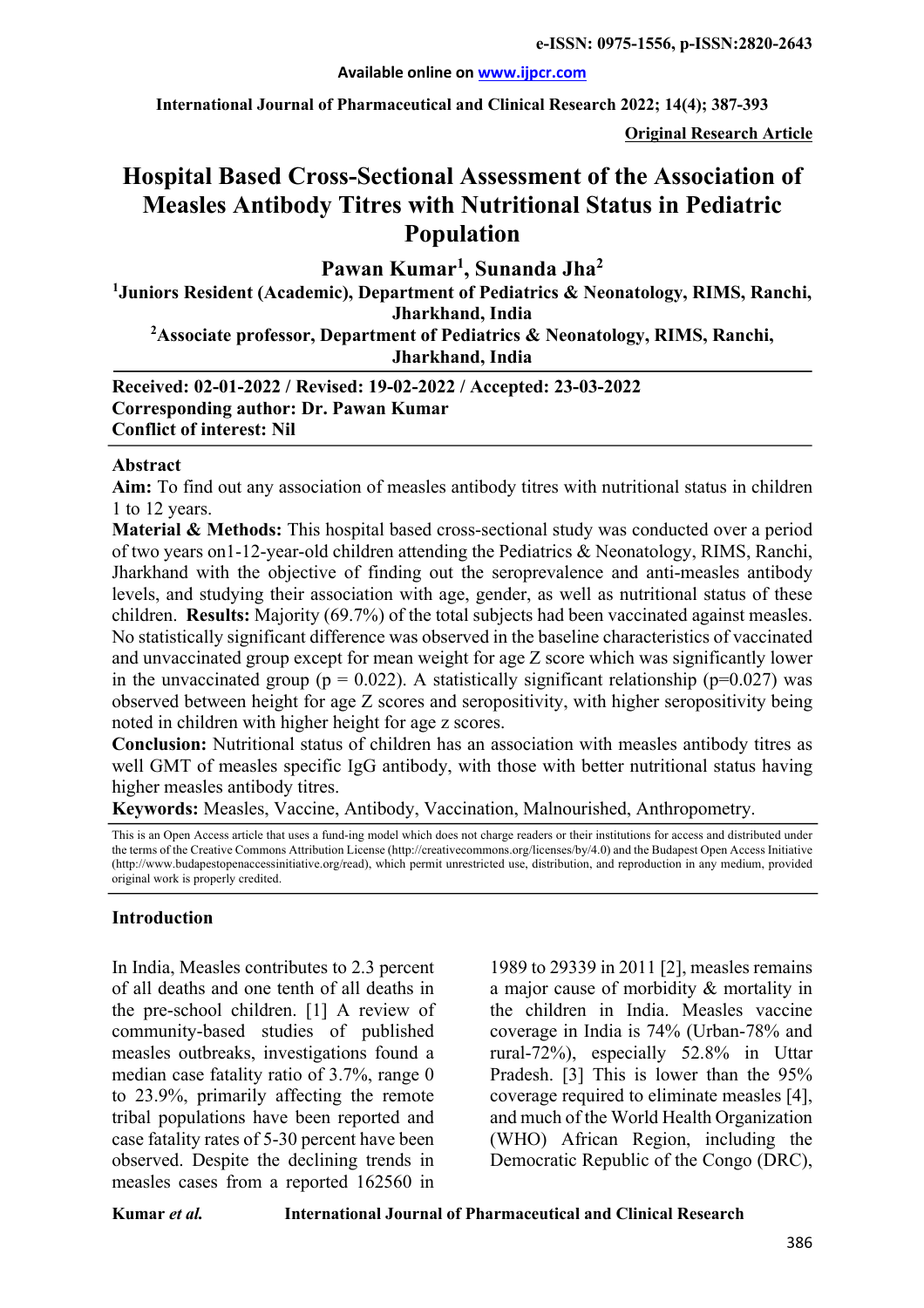has even lower coverage than this worldwide average. [5]

Currently, DRC gives one routine dose of measles vaccine to children nine months of age, and in outbreak settings, to children as young as six months. Although the WHO states that all countries should include a second routine dose of MV, regardless of national routine coverage level of the first dose [6], this recommendation has not been implemented in the DRC. Because coverage achieved through healthcare is low in the DRC, attempts are made to reach missed children through Supplementary Immunization Activities (SIA), which Doshi et al. found to be associated with decreased measles incidence. [7] The ability of an infant to seroconvert is age dependent due to level and decay of maternal antibodies and immunological development; regional differences in seroprevalence have been observed. Expectant mothers in endemic areas may be more likely to have had natural measles infection, resulting in higher measles antibody levels, and so pass on higher levels of measles antibody transplacentally to their infants, resulting in longer lasting protection than would occur in expectant mothers with vaccine-induced antibody. [8- 9]

Measles contributes to the development of malnutrition because of protein-losing enteropathy, increased metabolic demands, and decreased food intake. Children who have measles early in life have significantly lower mean weights for age than children of the same age who do not develop measles. Despite of the prevalence of malnutrition, and its fatality, scientific research in this field is lacking. Little research has been carried out in the last 10 years.

# **Material & Methods:**

This hospital based cross-sectional study was conducted over a period of two years on 1-12 year old children attending the Pediatrics & Neonatology, RIMS, Ranchi, Jharkhand with the objective of finding out the seroprevalence and anti-measles antibody levels, and studying their association with age, gender, as well as nutritional status of these children.

Inclusion criterion was Children in the age group of 1 to 12 years. Children were excluded from the study that refuses to give parental consent, received blood or blood components within last 3 months, received corticosteroid therapy or other immunosuppressive therapy, are HIV positive, are transplant recipients (bone marrow/ solid organ), received of gamma globulins within last 2 months, are on dialysis and are having malignancies.

# **Methodology**

A total of 400 patients were evaluated initially. Out of these, 360 patients whose parents consented for the study were enrolled in the study. The procedure of systematic random sampling was used for selection of subjects. Blood samples were tested for presence of measles specific IgG antibodies.

The techniques of measurement described in Cogill's [10]. Anthropometric Indicators Measurement Guide were followed to make the following measurements. Weigh**t** was measured using a portable electronic weighing scale with a weighing capacity from 1 kg to 150 kg in 100 g divisions, accuracy +/- 100g. Height: was measured in centimetres to a precision of 0.1cm by a wall mounted tape measuring up to 2 meters. An infantometer was used to measure the length for children less than 2 years of age.

The following indices & their z scores were calculated: Body Mass Index (BMI) = Weight  $(Kg)$  Height  $(m)^2$ . Weight for age: for children less than 10 years of age by W.H.O standard growth chart and zscore was calculated. Height for age: for all children based on W.H.O standard growth chart and z score was calculated. Weight for height: for children less than 5 years based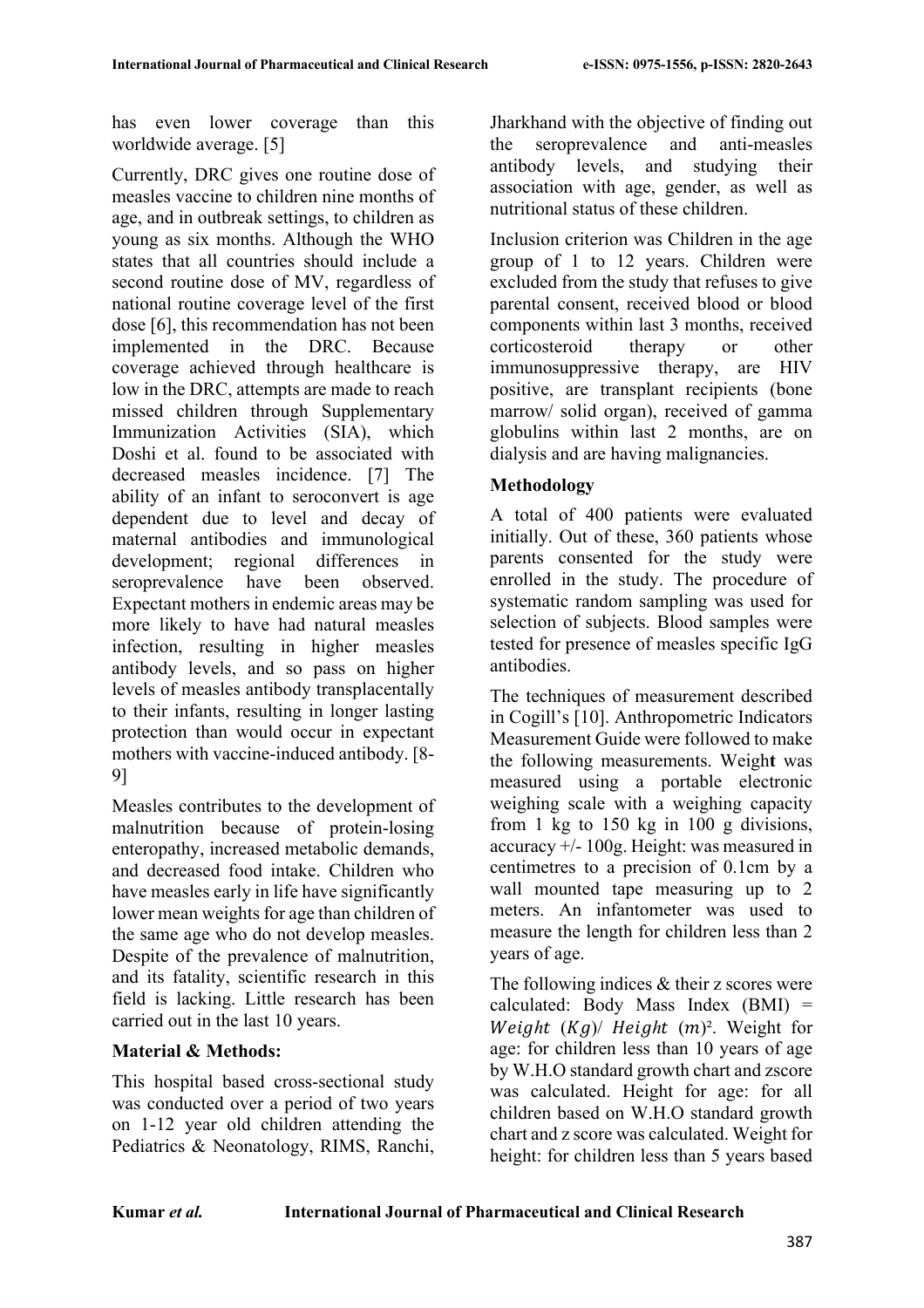on W.H.O standard growth chart and zscore was calculated.

Nutritional status of children was classified on the basis of the WHO Growth Standards, 2006 for 0-60 months; and the WHO Reference, 2007 for 5-19 years.

### **Children 5-19 Years:**

Overweight: >+1SD (equivalent to BMI 25 kg/m2 at 19 years) Obesity:  $>>12SD$ (equivalent to BMI 30 kg/m2 at 19 years). Thinness: <- 2SD. Severe thinness: <-3SD.

### **Children 0-60 months:**

Moderate wasting: weight-for length/ height Z -score -2 to -3 Severe wasting (severe acute malnutrition): weight-forlength/ height Z –score <-3. Overweight: BMI-for-age or weight-for-length/ height Z -score > 2. Obesity: BMI-for-age or weight for- length/ height Z -score>3. Moderate stunting: length/ height for age Z -score -2 to -3. Severe stunting: length/ height for age  $Z$  -score  $\leq$  -3.

Blood samples were collected, and serums were separated by centrifugation and stored at -20 degree Celsius till the time of assay. Measles specific IgG antibodies were detected by using a commercial IgG ELISA kit (Measles Virus IgG ELISA, IBL International GMBH) in accordance with the manufacturer's instructions.

# **Results:**

Majority (69.7%) of the total subjects had been vaccinated against measles. A similar trend was observed in each of the age groups. However, the relationship between age and vaccination status was not found to be statistically significant ( $p=0.182$ ) [Table 1]

No statistically significant difference was observed in the baseline characteristics of vaccinated and unvaccinated group except for mean weight for age Z score which was significantly lower in the unvaccinated group ( $p = 0.022$ ). [Table 2]

58.3% of the total subjects  $\leq$ 5 years old had severe wasting (severe acute malnutrition), while 23.13% had moderate wasting. Severe and moderate stunting was observed in 5.27% and 21.6% of the total subjects. In children  $> 5$  years,

15.29% had severe thinness, 9.41% had thinness and only1 (0.58%) case was overweight. 45.29% of the vaccinated subjects ≤5 years old had severe wasting (severe acute malnutrition), while 32.9% had moderate wasting. Severe and moderate stunting was observed in 5.5% and 17.8% of the total subjects. In children >5 years, 17.4% had severe thinness, 11.1% had thinness and only1 (0.7%) case was overweight. Amongst unvaccinated subjects, 11.2% children  $\leq$ 5 years old had severe wasting (severe acute malnutrition), while 27.5 % had moderate wasting. Severe and moderate stunting was observed in 26% and 54% of the total subjects. In children > 5 years, 29.5% had severe thinness, 15.9% had thinness and no case was overweight. [Table3]

A highly statistically significant relationship (p=0.002) was observed between BMI Z scores (in subjects aged ≥5yrs) and seropositivity, with higher seropositivity being noted in children with higher BMI z scores. Similarly, a statistically significant relationship (p=0.027) was observed between height for age Z scores and seropositivity, with higher seropositivity being noted in children with higher height for age z scores. [Table 4]

It was not found statistically significant with p value  $0.05$  for seropositivity but significant with p value 0.0001 for antibody levels. In weight for length/height both seropositivity and GMT were found insignificant in well-nourished, moderately malnourished as well as severely malnourished subject (P value: 0.652). [Table 5]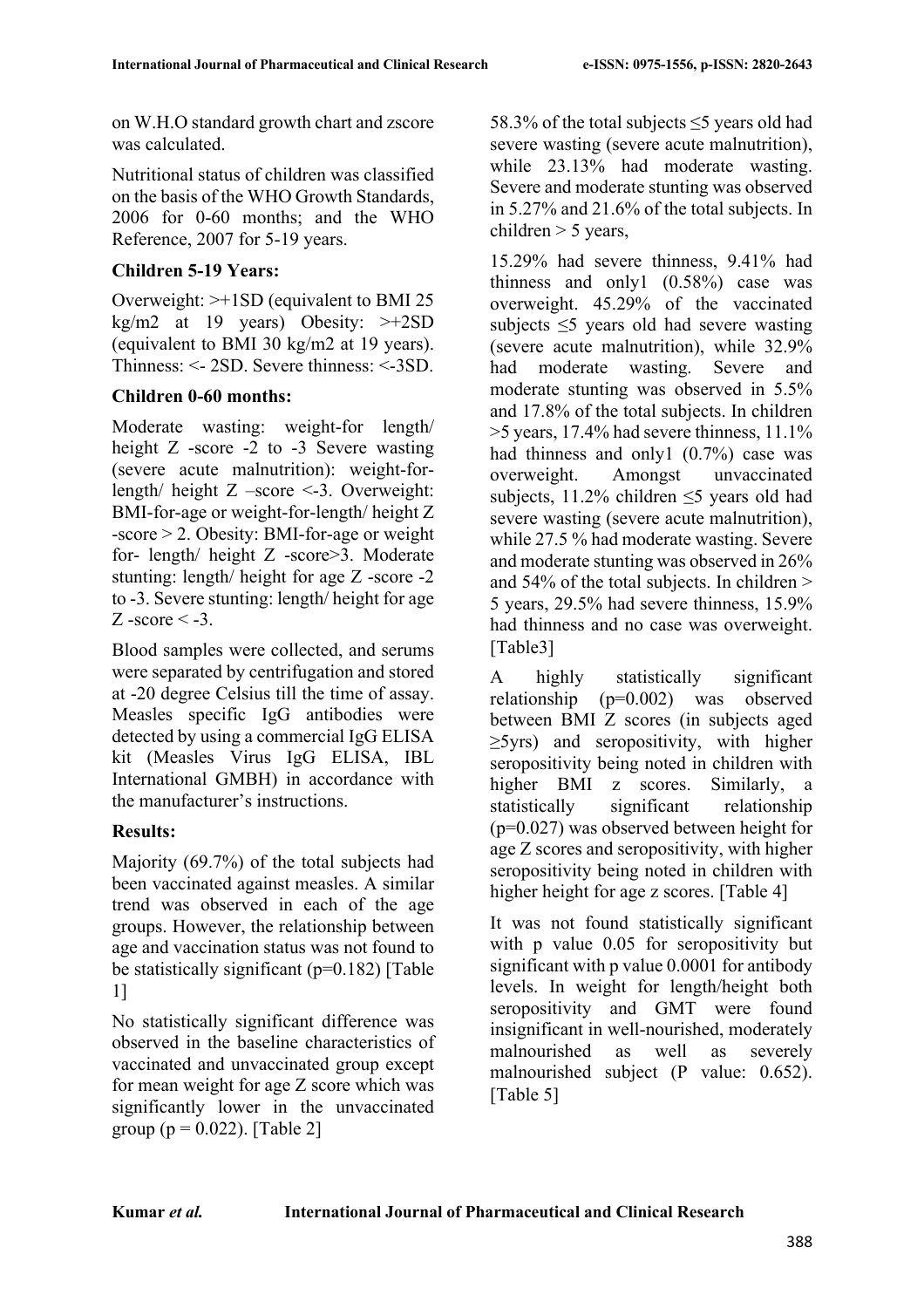| Table 1: Vaccination status of children against measles |  |  |
|---------------------------------------------------------|--|--|
|                                                         |  |  |

| Tuote 11 + accimation status of chilui en against measies |           |                                                                                     |     |       |  |  |  |  |
|-----------------------------------------------------------|-----------|-------------------------------------------------------------------------------------|-----|-------|--|--|--|--|
|                                                           |           | $\perp$ Age group (years)   Vaccinated N (%)   Unvaccinated N (%)   Total   P value |     |       |  |  |  |  |
|                                                           | 251(69.7) | 109(30.2)                                                                           | 360 | 0.182 |  |  |  |  |

### **Table 2: Baseline characteristics of measles vaccinated and unvaccinated children**

| <b>Characteristics</b>                            | Vaccinated<br>$mean \pm SD$ | <b>Unvaccinated</b><br>$mean \pm SD$ | P<br>value |
|---------------------------------------------------|-----------------------------|--------------------------------------|------------|
| Age (years)                                       | $6.2 \pm 3.0$               | $5.9 \pm 3.7$                        | 0.528      |
| Weight (kg)                                       | $16.2 \pm 7.8$              | $16.1 \pm 6.6$                       | 0.291      |
| Height (cm)                                       | $103.2 \pm 21.4$            | $10.9.1 \pm 20.8$                    | 0.619      |
| BMI $(kg/m2)$                                     | $15.2 \pm 2.3$              | $14.3 \pm 1.6$                       | 0.119      |
| Weight for age<br>$Z$ score $(1-10$ years)        | $-1.6 \pm 1.1$              | $-2.4 \pm 1.5$                       | 0.022      |
| Height for age Z core                             | $-1.5 \pm 0.8$              | $-1.8 \pm 1.3$                       | 0.0821     |
| Weight for height Z<br>$score(1-5 \text{ years})$ | $-1.6 \pm 1.8$              | $-1.6 \pm 1.9$                       | 0.461      |
| <b>BMI</b> Z Score                                | $-1.6 \pm 2.7$              | $-1.6 \pm 1.9$                       | 0.682      |

**Table 3: Nutritional status of subjects**

| <b>Parameter of</b><br><b>Nutritional status</b> |                | <b>Total</b> | N<br>Vaccinated<br>$\frac{9}{6}$ |     | N             | <b>Unvaccinated N</b> | N                |
|--------------------------------------------------|----------------|--------------|----------------------------------|-----|---------------|-----------------------|------------------|
|                                                  |                |              |                                  |     | $\frac{9}{6}$ | $(\%)$                | $\mathcal{O}_0$  |
| Weight for age                                   | $\leq -3$      | 58           | 23.2                             | 37  | 21.76         | 9                     | 11.25            |
| Z                                                | $-2$ to-3      | 33           | 13.2                             | 56  | 32.94         | 22                    | 27.5             |
| Score                                            | $> -2$         | 159          | 63.6                             | 77  | 45.29         | 49                    | 61.25            |
| $\text{(age} \leq 10 \text{yrs})$                | Total          | 250          | 100                              | 170 | 100           | 80                    | 100              |
| Weight for                                       | $\leq -3$      | 30           | 18.75                            | 33  | 30            | 10                    | 20               |
|                                                  | $-2$ to-3      | 37           | 23.13                            | 37  | 33.64         | 13                    | 26               |
| Height<br>Z Score                                | $> -2$         | 93           | 58.13                            | 40  | 36.36         | 27                    | 54               |
| $\cdot$ (age $\leq$ 5yrs)                        | Total          | 160          | 100                              | 110 | 100           | 50                    | 100              |
| Height                                           | $\leftarrow$ 3 | 19           | 5.278                            | 13  | 5.532         | 8                     | 6.4              |
| for Age Z                                        | $-2$ to-3      | 78           | 21.67                            | 42  | 17.87         | 31                    | 24.8             |
| Score                                            | $> -2$         | 163          | 45.28                            | 180 | 76.6          | 86                    | 68.8             |
|                                                  | Total          | 360          | 100                              | 235 | 100           | 125                   | 100              |
| BMI for age Z<br>score (age $>$<br>5yrs;         | $\leq$ -3      | 26           | 15.29                            | 22  | 17.46         | 13                    | 29.55            |
|                                                  | $-2$ to-3      | 16           | 9.41                             | 14  | 11.11         | $\overline{7}$        | 15.91            |
|                                                  | $> -2$ to      | 127          | 74.71                            | 89  | 70.63         | 24                    | 54.55            |
|                                                  | >1             | 1            | 0.58                             | 1   | 0.794         | $\overline{0}$        | $\boldsymbol{0}$ |
|                                                  | Total          | 170          | 100                              | 126 | 100           | 44                    | 100              |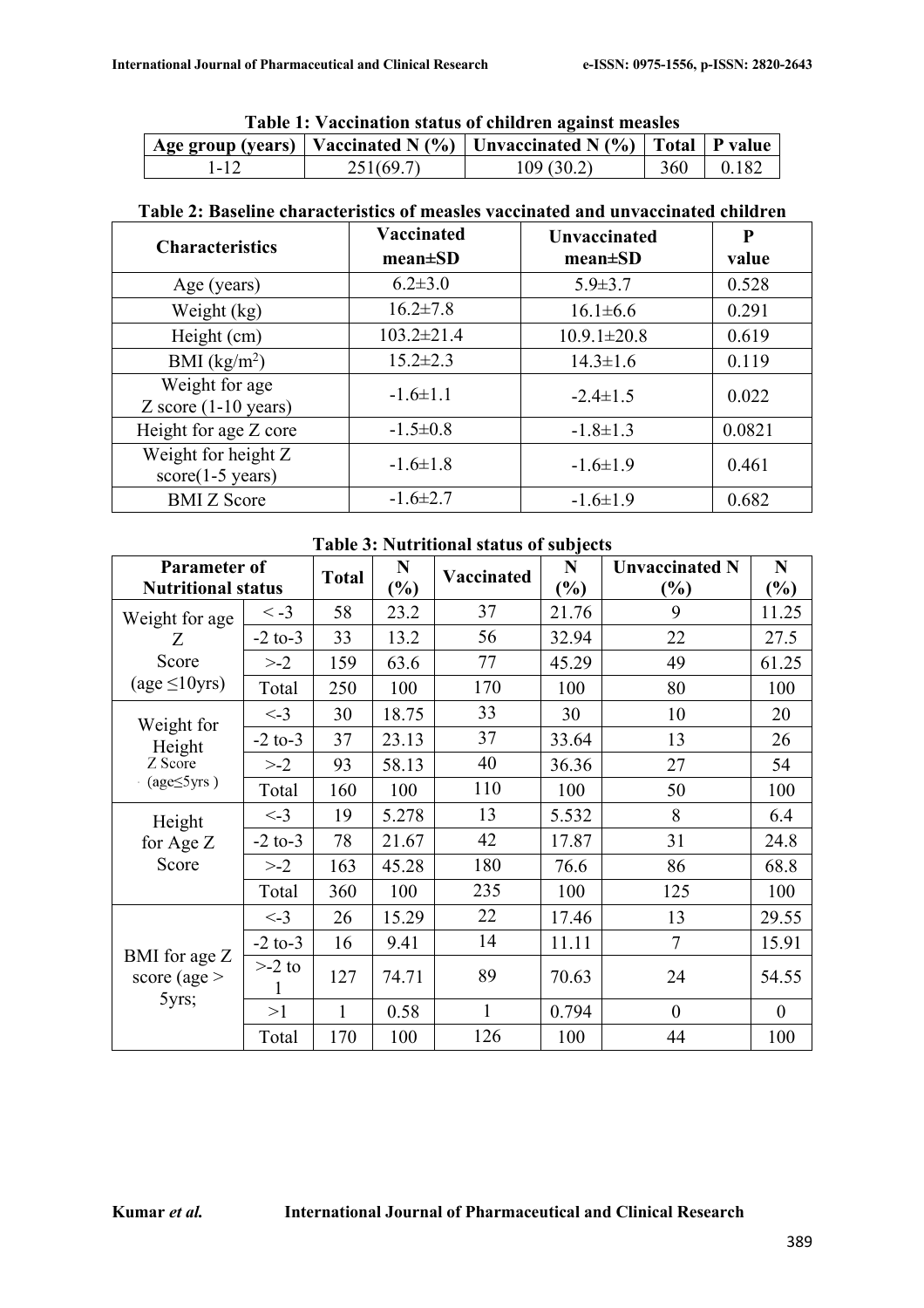| <b>Parameter</b><br>of nutritional status |                | <b>Antibody status</b> |                                  |                  |                  |                  |                  |              | ${\bf P}$ |
|-------------------------------------------|----------------|------------------------|----------------------------------|------------------|------------------|------------------|------------------|--------------|-----------|
|                                           |                | <b>Positive</b>        | N<br>$\mathcal{O}'_{\mathbf{0}}$ | <b>Negative</b>  | N<br>$\%$        | Equivocal        | N<br>$\%$        | <b>Total</b> | value     |
| Weight for Age<br>z score                 | $\lt$ -3       | 31                     | 56.4                             | 18               | 32.7             | 6                | 10.9             | 55           |           |
|                                           | $-2$<br>$to-3$ | 58                     | 64.4                             | 22               | 24.4             | 10               | 11.1             | 90           | 0.060     |
|                                           | $> -2$         | 108                    | 63.5                             | 49               | 28.8             | 13               | 7.65             | 170          |           |
|                                           | $\lt$ -3       | 9                      | 52.9                             | 6                | 35.3             | $\overline{2}$   | 11.8             | 17           |           |
| Height for<br>Z<br>Age                    | $-2$<br>$to-3$ | 42                     | 55.3                             | 27               | 35.5             | $\tau$           | 9.21             | 76           | 0.027     |
| Score                                     | $> -2$         | 199                    | 74.3                             | 54               | 20.1             | 15               | 5.6              | 268          |           |
|                                           | $\lt$ -3       | 19                     | 55.9                             | 14               | 41.2             |                  | 2.94             | 34           |           |
| Weight for<br>Height z<br>Score           | $-2$<br>$to-3$ | 22                     | 55                               | 16               | 40               | 6                | 15               | 40           | 0.681     |
|                                           | $> -2$         | 55                     | 50                               | 44               | 40               | 11               | 10               | 110          |           |
| BMI<br>Z score<br>$(age\geq 5yrs)$        | $\lt$ -3       | 27                     | 73                               | 10               | 27               | 7                | 18.9             | 37           |           |
|                                           | $-2$<br>$to-3$ | 18                     | 64.3                             | 8                | 28.6             | $\overline{2}$   | 7.14             | 28           |           |
|                                           | $> -2$<br>to 1 | 85                     | 78.7                             | 18               | 16.7             | 5                | 4.63             | 108          | 0.001     |
|                                           | >1             | 88                     | $\boldsymbol{0}$                 | $\boldsymbol{0}$ | $\boldsymbol{0}$ | $\boldsymbol{0}$ | $\boldsymbol{0}$ | 88           |           |

**Table 4: Relationship of measles antibody status with nutritional status of total subjects**

**Table 5: Nutritional status wise geometric mean titer (GMT) of measles specific igg antibody of total children**

|               | <b>Parameters of nutritional status</b> | <b>GMT</b><br>(mIU/mL) | P value |
|---------------|-----------------------------------------|------------------------|---------|
|               | $> -2SD$                                | 921                    |         |
| $W/A$ z score | $\leq$ -2SD to-3SD                      | 662                    | 0.001   |
|               | $<$ -3SD                                | 541                    |         |
| $H/A$ z score | $-2SD$                                  | 1792                   |         |
|               | $-2SD$ to- $3SD$                        | 673                    | 0.005   |
|               | $<$ -3SD                                | 377                    |         |
| W/H z score   | $> -2SD$                                | 574                    |         |
|               | $-2SD$ to- $3SD$                        | 565                    | 0.652   |
|               | $<$ -3SD                                | 552                    |         |

#### **Discussion:**

In a study in Nigeria by Ifekwunigwe et al. [11], the geometric mean titer in subjects whose nutritional status was normal (>90% of median weight for age), mildly (75 to 90%), moderately (60 to 75%), or severely (<60%) malnourished were 7.5, 8.8, 7.9, and 7.9, respectively. So, malnutrition did not affect the children ability to develop adequate immune response to measles. In another study by Dao et al. [12], seroconversion was not associated with anthropometric indices. McMurray et al. [13] found that the children's nutritional status had no effect after vaccination. All the children have equal immunological response with respect to nutritional status. Mean hemagglutination-inhibition titres are slightly reduced in all nutritional groups 14 months after vaccination. Smedman et al. [14], Halsey et al. [15], Ekunwe et al. [16]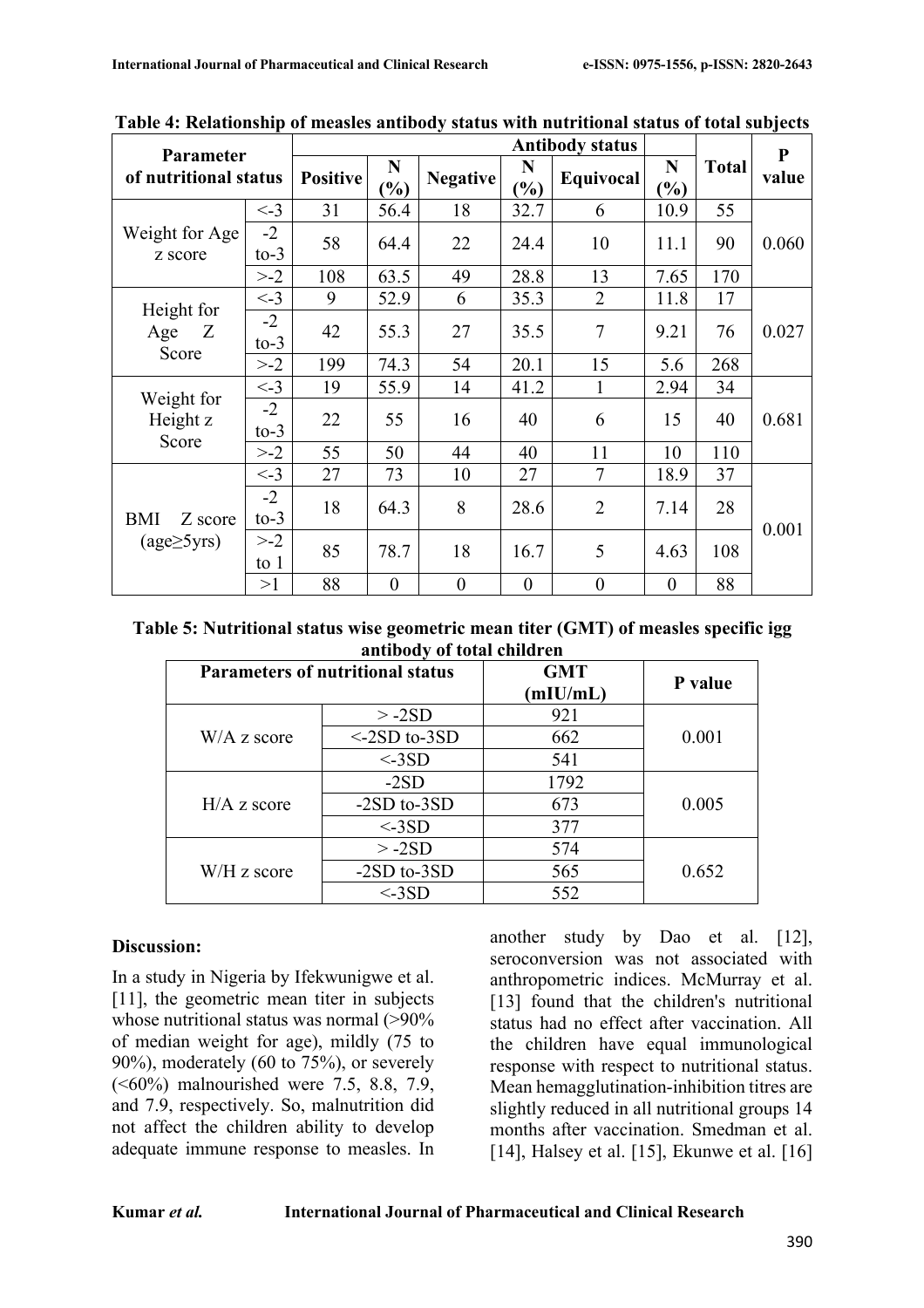found good antibody response in children which were not severely malnourished. Similarly Lyamuya et al. [17] found there were no significant differences in measles antibody levels with regard to variations in nutritional status. Some studies reported seroconversion rates at least as high in malnourished as in well-nourished children because it is cell mediated immunity that is suppressed not the humoral immunity. [18- 19]

Delayed antibody response to measles vaccine was seen in malnourished children. [20] Similar to our study, there was one study which demonstrated that stunting is associated with low antibody response. [21] In the same study, apart from severe stunting, severe wasting was also associated with lower antibody response, an observation which was not observed in our study. Idris et al [22] found decreased antibody titre in children with Kwashiorkar. Hafez et al [23] found decrease humoral response to measles vaccine.

In a study by Dao et al $[24]$  (1992), seroconversion was not associated with anthropometric indices. McMurray et al[25] (1979) found that the children's nutritional status had no effect after vaccination. All the children have equal immunological response with respect to nutritional status. Mean hemagglutinationinhibition titres are slightly reduced in all nutritional groups 14 months after vaccination. Smedman et al[26] (1988), Halsey et al<sup>[27]</sup> (1985), Ekunwe et al<sup>[28]</sup> (1985) found good antibody response in children which were not severely malnourished. Similarly Lyamuya et al[29] found there were no significant differences in measles antibody levels with regard to variations in nutritional status. Our study is not only showing antibody response in moderately nourished children but also in severely nourished children. Some studies reported seroconversion rates at least as high in malnourished as in well-nourished children because it is cell mediated

immunity that is suppressed not the humoral immunity[30-31].

#### **Conclusion:**

Nutritional status of children has an association with measles antibody titres as well GMT of measles specific IgG antibody, with those with better nutritional status having higher measles antibody titres.

### **References:**

- 1. Narain JP, Banerjee KB. Measles in India: epidemiology and control. The Indian Journal of Pediatrics. 1989 Jul 1;56(4):463-72.
- 2. Measles [Internet]. World Health Organization. 2016 Available from: http://www.who.int/mediacentre/factsh eets/fs286/en/.
- 3. Available from: http://www.unicef.org/india/Uttar\_Pra desh Fact Sheet.p df.
- 4. World Health Organization. Measles vaccines: WHO position paper – April 2017. Wkly Epidemiol Rec 2017;17(92):205–28.
- 5. Centers for Disease Control and Prevention. Progress toward measles elimination-African Region, 2013– 2016. Morb Mortal Wkly Rep (MMWR) 2017;66(17):436–43.
- 6. Department of Health (Taiwan, China). Proceedings of the national annual meeting for infectious diseases control. Taipei, 1996 (in Chinese).
- 7. Doshi R et al. The effect of immunization on measles incidence in the Democratic Republic of Congo: results from a model of surveillance data. Vaccine 2015;33(48):6786–92.
- 8. Liu CC, Lei HY, Chiang YP. Seroepidemiology of measles in southern Taiwan: two years after implementation of the measles elimination program. Journal of the Formosa Medical Association, 1996, 95: 37–40.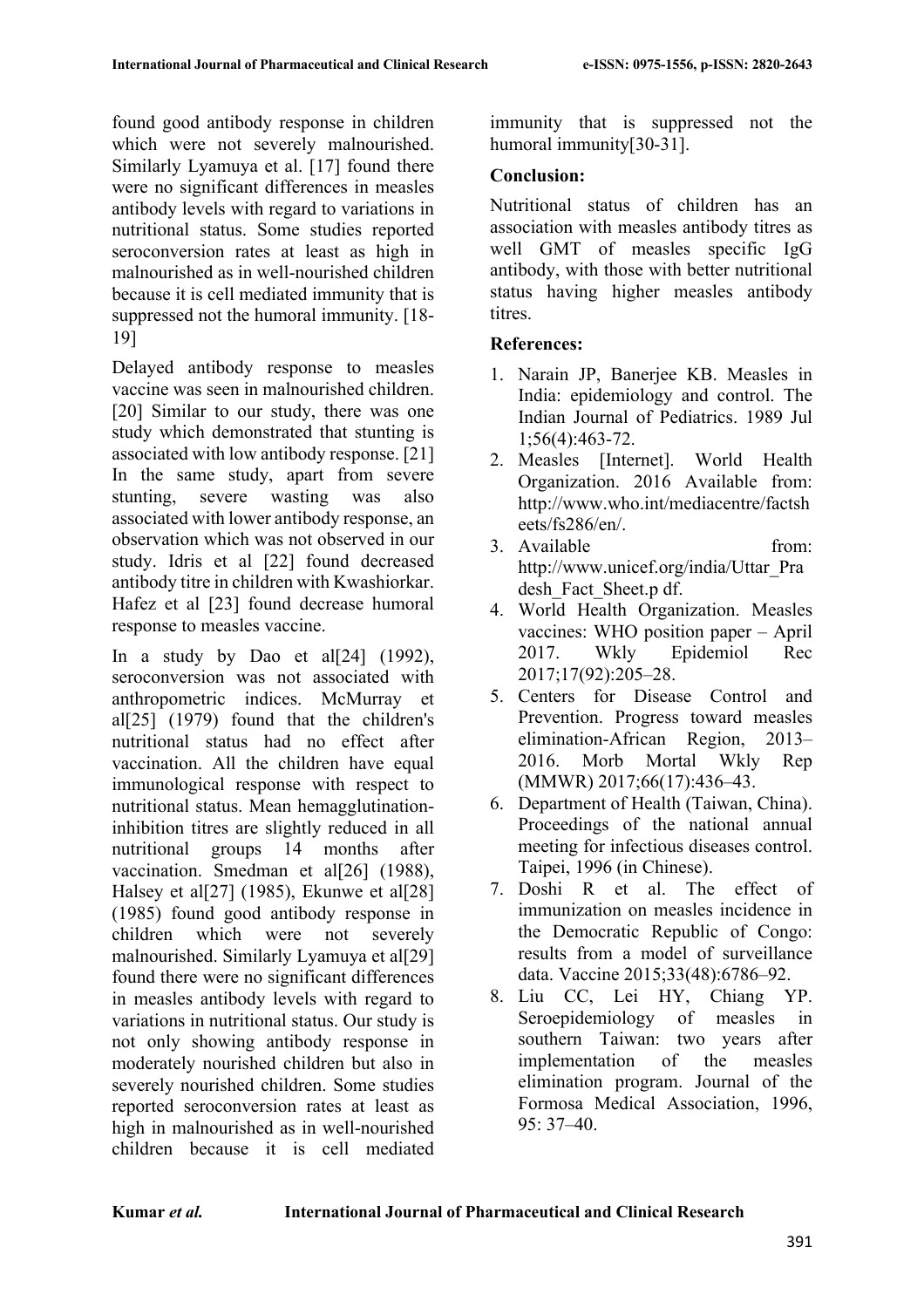- 9. Chiu HH et al. Seroepidemiological study of measles after the 1992 nationwide MMR revaccination program in Taiwan. Journal of Medical Virology, 1997, 51: 32–35.
- 10. Cogill B. Anthropometric indicators measurement guide. Revised 2003.
- 11. Ifekwunigwe AE, Grasset N, Glass R, Foster S. Immune responses to measles and smallpox vaccinations in malnourished children. The American journal of clinical nutrition. 1980 Mar 1; 33(3):621-4.
- 12. Dao H, Delisle H, Fournier P. Anthropometric status, serum prealbumin level and immune response to measles vaccination in Mali children. Journal of tropical pediatrics. 1992 Aug 1; 38(4):179-84.
- 13. McMurray DN, Rey H, Casazza LJ, Watson RR. Effect of moderate malnutrition on concentrations of immunoglobulins and enzymes in tears and saliva of young Colombian children. The American journal of clinical nutrition. 1977 Dec 1;30(12):1944-8.
- 14. Smedman L, Silva MC, Gunnlaugsson G, Norrby E, Zetterstrom R. Augmented antibody response to live attenuated measles vaccine in children with Plasmodium falciparum parasitaemia. Annals of tropical paediatrics. 1986 Jun; 6(2):149-53.
- 15. Halsey NA, Boulos R, Mode F, Andre J, Bowman L, Yaeger RG, Toureau S, Rohde J, Boulos C. Response to measles vaccine in Haitian infants 6 to 12 months old: influence of maternal antibodies, malnutrition, and concurrent illnesses. New England journal of medicine. 1985 Aug 29;313(9):544-9.
- 16. Ekunwe EO. Malnutrition and seroconversion following measles immunization. Journal of tropical pediatrics. 1985 Dec 1;31(6):290-1.
- 17. Lyamuya EF, Matee MI, Aaby P, Scheutz F. Serum levels of measles IgG

antibody activity in children under 5 years in Dar-es-Salaam, Tanzania. Annals of Tropical Paediatrics: International Child Health. 1999 Jun 1;19(2):175-83.

- 18. Bhaskaram P, Madhusudhan J, Radhakrishna KV, Reddy V. Immune response in malnourished children with measles. Journal of tropical pediatrics. 1986 Jun 1;32(3):123-6. 15. Kimati VP, Loretu K, Munube GM, Kimboi F. The problem of measles virus response with reference to vaccine viability, age, protein energy malnutrition and malaria in the tropics. Journal of tropical pediatrics. 1981;27(4):205-9.
- 19. Powell GM. Response to live attenuated measles vaccine in children with severe kwashiorkor. Annals of tropical paediatrics. 1982 Sep;2(3):143-5.
- 20. Powell GM. Response to live attenuated measles vaccine in children with severe kwashiorkor. Annals of tropical paediatrics. 1982 Sep;2(3):143-5.
- 21. Waibale P, Bowlin SJ, Mortimer EA, Whalen C. The effect of human immunodeficiency virus-1 infection and stunting on measles immunoglobulin-G levels in children vaccinated against measles in Uganda. International journal of epidemiology. 1999 Apr 1;28(2):341-6.
- 22. Idris S, El Seed AM. Measles vaccination in severely malnourished Sudanese children. Annals of tropical paediatrics. 1983 Jun;3(2):63-7.
- 23. Hafez M, Aref GH, Mehareb SW, Kassem AS, El-Tahhan H, Rizk Z, Mahfouz R, Saad K. Antibody production and complement system in protein energy malnutrition. The Journal of tropical medicine and hygiene. 1977 Feb;80(2):36-9.
- 24. Dao H, Delisle H, Fournier P. Anthropometric status, serum prealbumin level and immune response to measles vaccination in Mali children. Journal of tropical pediatrics. 1992 Aug 1; 38(4):179-84.